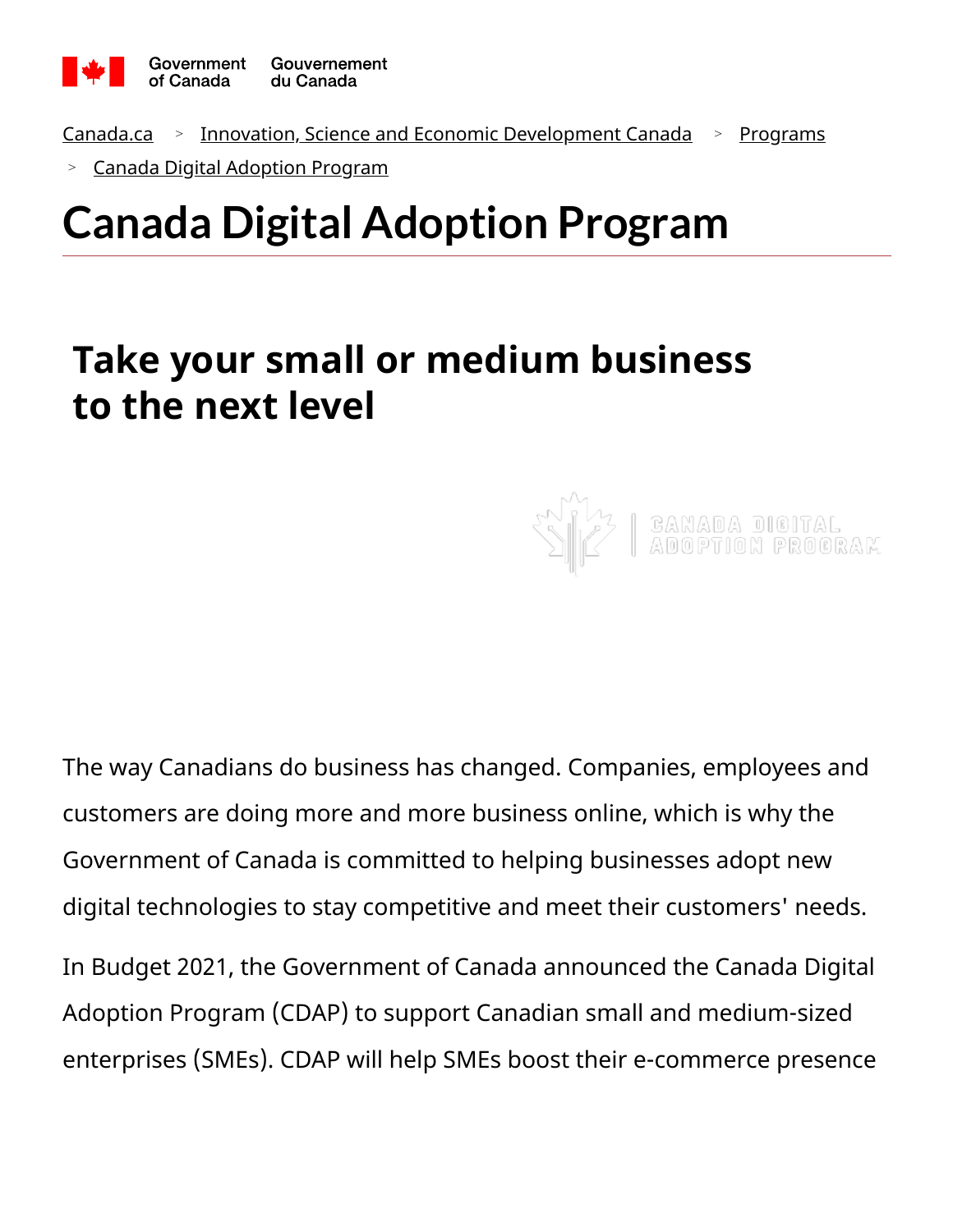and digitize how they run their businesses behind the scenes. The program provides funding and expertise to businesses, as well as training and work opportunities for young Canadians.

#### **Businesses will be able to apply for two different kinds of support:**

- **Stream 1**: *Grow Your Business Online*, will help SMEs take advantage of e-commerce opportunities
- **Stream 2**: *Boost Your Business Technology*, will help businesses with the development and implementation of digital adoption strategies

### **Which stream is the bestfor your business?**

[Find out now](https://www.ic.gc.ca/eic/site/152.nsf/eng/00012.html)

**Funding streams**

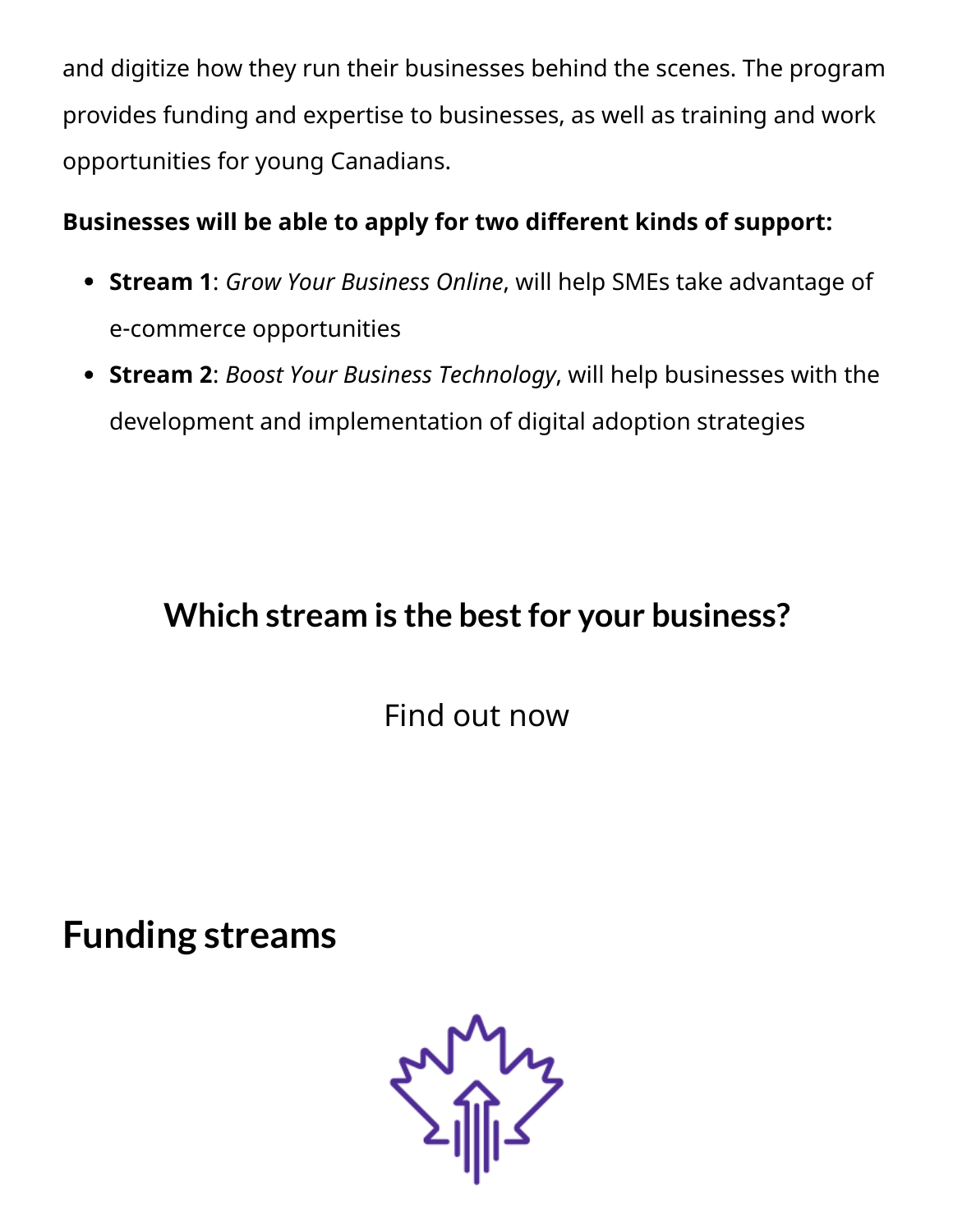#### **Stream 1: Grow Your Business Online**

Eligible businesses will receive:

- microgrants to help them go digital and take advantage of ecommerce opportunities  $\bullet$
- access to a network of Canadian digital experts to introduce and help them use their digital tools  $\bullet$

[Learn more](https://www.ic.gc.ca/eic/site/152.nsf/eng/00011.html)



### **Stream 2: Boost Your Business Technology**

Eligible businesses will receive:

- grants to help cover the costs of advisors who will help plan how to take their business to the next level with new digital solutions  $\bullet$
- access to a network of Canadian digital advisors, as well as government-funded youth placements to help them with their digital transformation  $\bullet$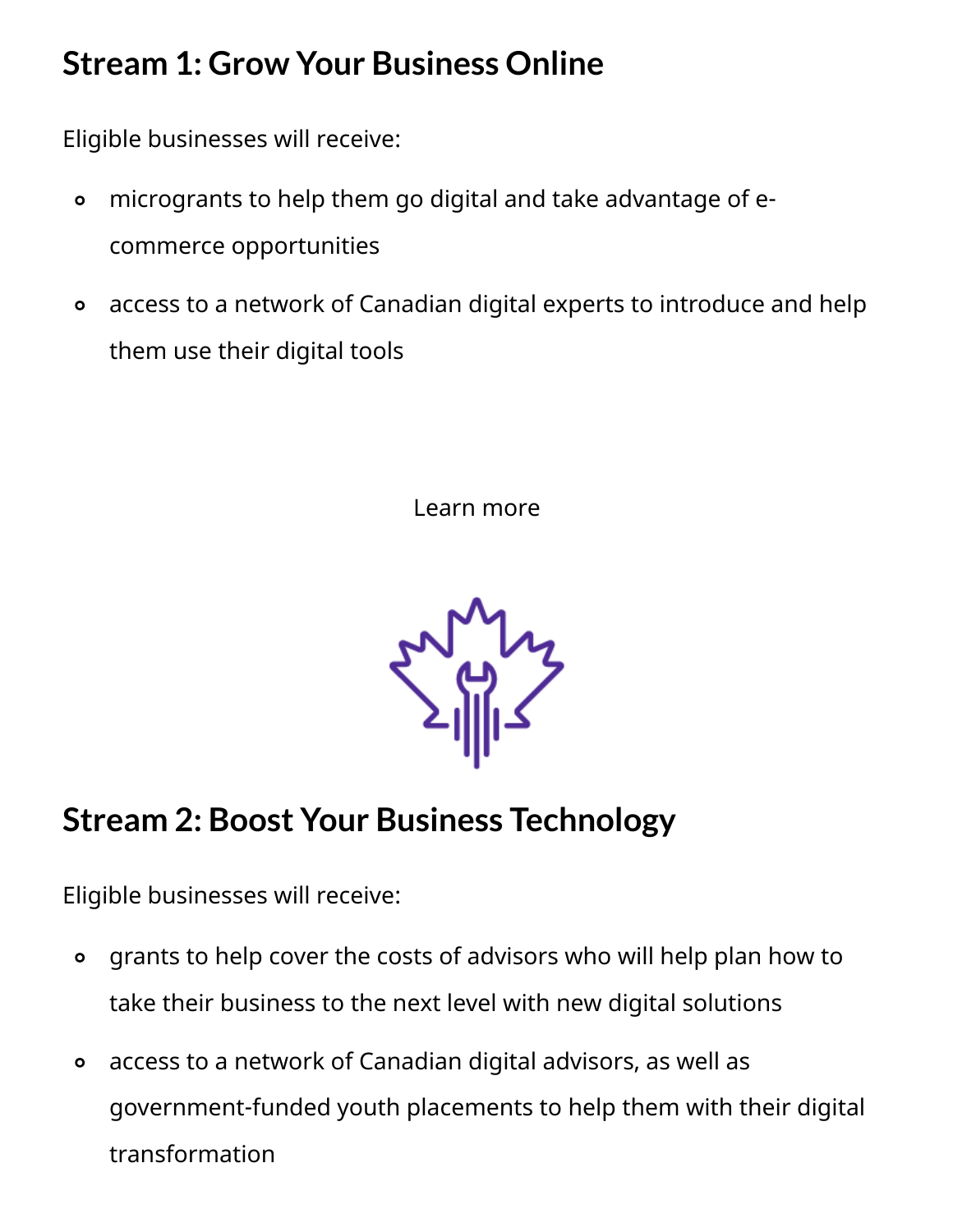## **Help us deliver this program**

We know that we can help take businesses further, faster by working together with the not-for-profit and private sector to leverage expertise.

If you think you've got what it takes, we want to hear from you.

We're looking for:

- **Stream 1** [not-for-profit organizations](https://www.ic.gc.ca/eic/site/152.nsf/eng/00015.html) that can provide ecommerce support to small businesses — Now closed for applications.  $\bullet$
- **Stream 2** <u>Digital Advisors</u> that SMEs can hire to develop a digital transformation plan for their business — Now open for applications!  $\bullet$
- **Stream 2** [not-for-profit organizations](https://www.ic.gc.ca/eic/site/152.nsf/eng/00019.html) that coordinate work placements for students and graduates with digital skills — Now closed for applications.  $\bullet$

### **Have questions?**